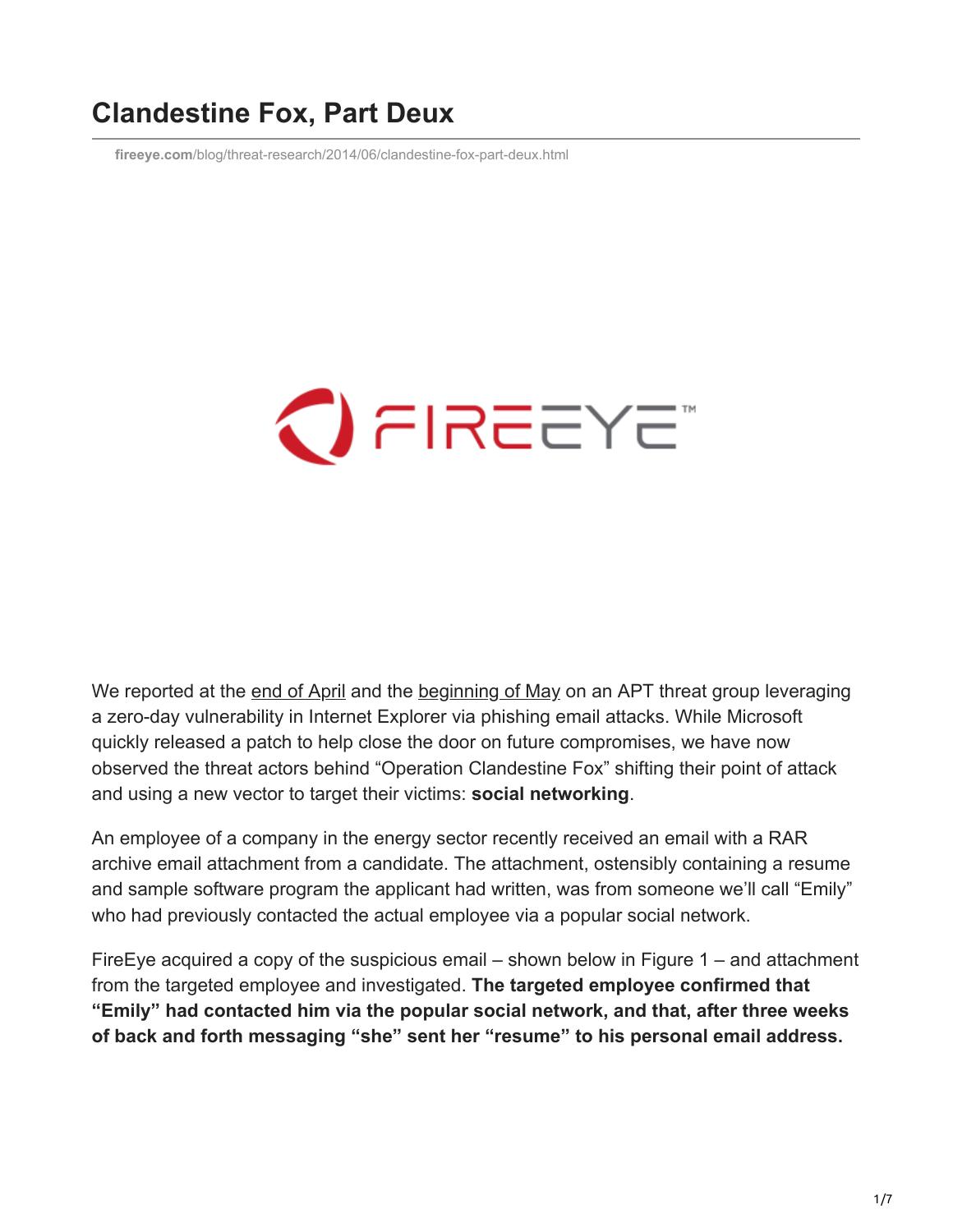[caption id="attachment 5658" align="aligncenter" width="441"] @ Today at 9:56 AM +  $\mathsf{To}$ @yahoo.com Hi Michael Attached is my resume and the software I developed for my Uncle who is a researcher in new material<br>Last week I was busy with my partners to develop a control system.<br>Thank you very much.Wish to be a member of your company Figure 1: Sample email Emily resume.rar Download v

illustrating how "Emily" attacks a victim employee[/caption]

Working our way backwards, we reviewed "Emily's" social network profile and noticed a few strange aspects that raised some red flags. For example, "her" list of contacts had a number of people **from the victim's same employer**, as well as employees from other energy companies; **"she" also did not seem to have many other "friends" that fit "her" alleged persona**. "Her" education history also contained some fake entries.

Further research and discussions with the targeted company revealed that "Emily," posing as a prospective employee, **had also contacted other personnel at the same company**. She had asked a **variety of probing questions, including inquiring who the IT Manager was and what versions of software they ran** – all information that would be very useful for an attacker looking to craft an attack.

It's worth emphasizing that in the instances above, the attackers **used a combination of direct contact via social networks as well as contact via email**, to communicate with their intended targets and send malicious attachments. In addition, in almost all cases, **the attackers used the target's personal email address, rather than his or her work address**. This could be by design, with a view toward circumventing the more comprehensive email security technologies that most companies have deployed, or also due to many people having their social network accounts linked to their personal rather than work email addresses.

## **Details - Email Attachment #1**

The resume.rar archive contained three files: a **weaponized** version of the open-source TTCalc application (a mathematical big number calculator), a **benign** text copy of the TTCalc readme file, and a **benign** PDF of Emily's resume. The resume was a nearly identical copy of a sample resume available elsewhere on the Internet. The file details are below.

| <b>Filename</b> | <b>MD5 Hash</b>                  |
|-----------------|----------------------------------|
| resume.rar      | 8b42a80b2df48245e45f99c1bdc2ce51 |
| resume rar      | 8b42a80b2df48245e45f99c1bdc2ce51 |
| readme.txt      | 8c6dba68a014f5437c36583bbce0b7a4 |
| readme.txt      | 8c6dba68a014f5437c36583bbce0b7a4 |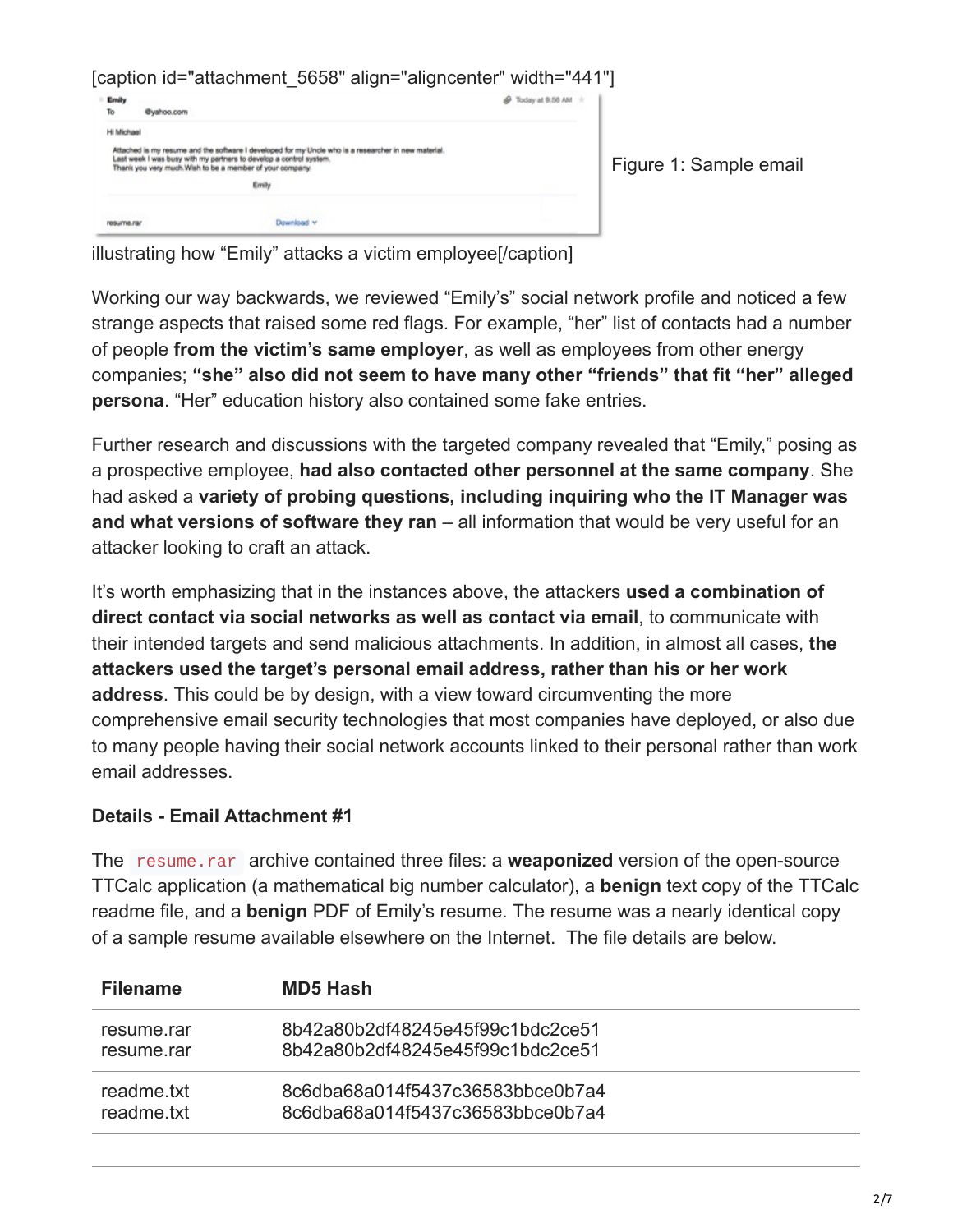| resume.pdf | ee2328b76c54dc356d864c8e9d05c954 |
|------------|----------------------------------|
| resume.pdf | ee2328b76c54dc356d864c8e9d05c954 |
| ttcalc.exe | e6459971f63612c43321ffb4849339a2 |
| ttcalc.exe | e6459971f63612c43321ffb4849339a2 |

Upon execution, ttcalc.exe drops the two files listed below, and also launches a legitimate copy of TTCalc v0.8.6 as a decoy:

%USERPROFILE%/Application Data/mt.dat

%USERPROFILE%/Start Menu/Programs/Startup/vc.bat

The file mt.dat is the actual malware executable, which we detect as **Backdoor.APT.CookieCutter.** (Variants of this family of backdoor are also referred to as "Pirpi" in the security industry). In this case, the malware was configured to use the following remote servers for command and control:

- swe[.]karasoyemlak[.]com
- inform[.]bedircati[.]com (**Note: This domain was also used during Operation Clandestine Fox)**
- $0.122.49.215.108$

Metadata for mt.dat:

| <b>Description</b>              | <b>MD5 Hash</b>                                                      |
|---------------------------------|----------------------------------------------------------------------|
| md <sub>5</sub> md <sub>5</sub> | 1a4b710621ef2e69b1f7790ae9b7a288<br>1a4b710621ef2e69b1f7790ae9b7a288 |
| .text .text                     | 917c92e8662faf96fffb8ffe7b7c80fb<br>917c92e8662faf96fffb8ffe7b7c80fb |
| rdata rdata.                    | 975b458cb80395fa32c9dda759cb3f7b<br>975b458cb80395fa32c9dda759cb3f7b |
| data data.                      | 3ed34de8609cd274e49bbd795f21acc4<br>3ed34de8609cd274e49bbd795f21acc4 |
| rsrc rsrc                       | b1a55ec420dd6d24ff9e762c7b753868<br>b1a55ec420dd6d24ff9e762c7b753868 |
| reloc reloc.                    | afd753a42036000ad476dcd81b56b754<br>afd753a42036000ad476dcd81b56b754 |
| Import Hash Import<br>Hash      | fad20abf8aa4eda0802504d806280dd7<br>fad20abf8aa4eda0802504d806280dd7 |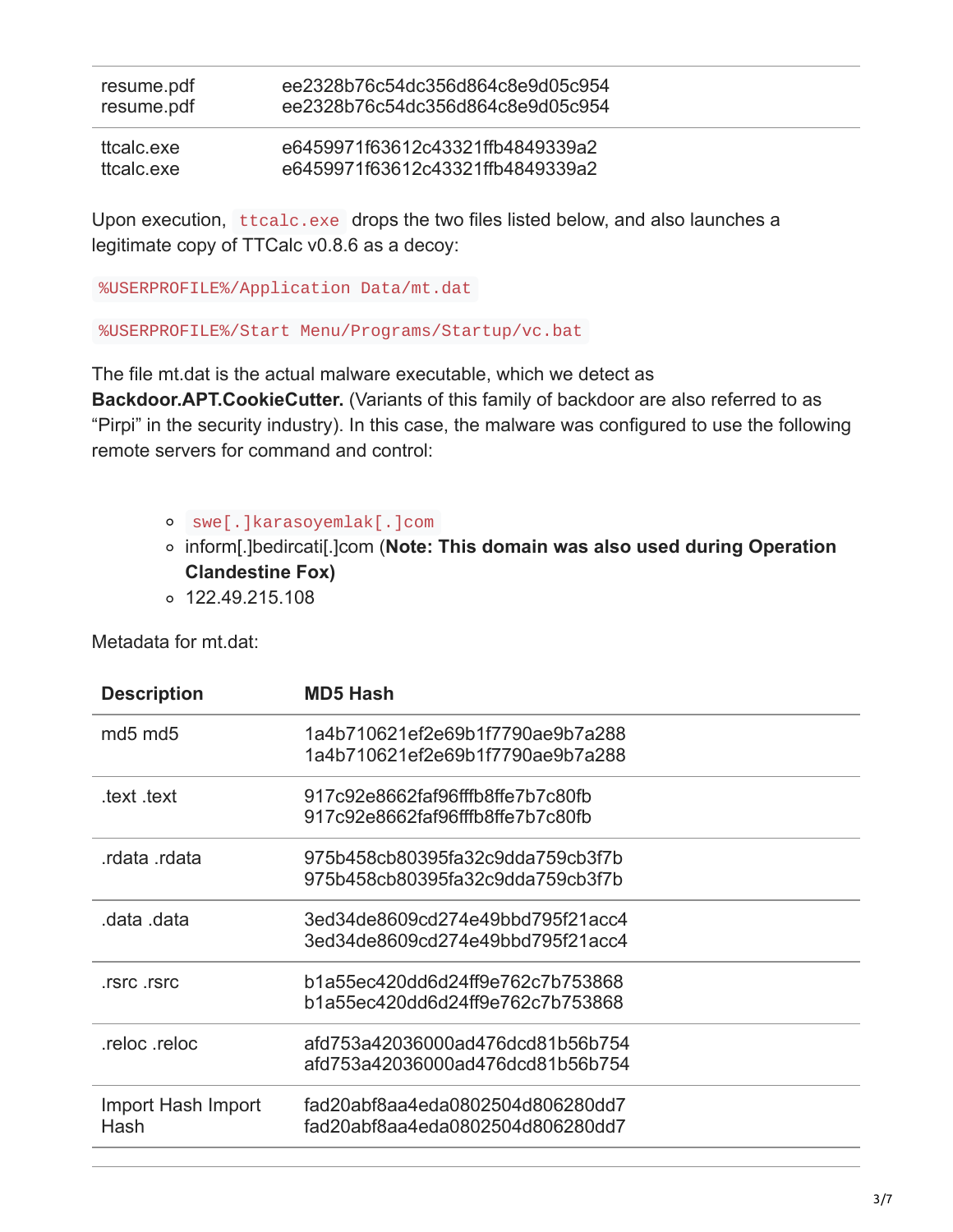Compile date Compile 2014-05-27 15:48:13 2014-05-27 15:48:13 date

Contents of vc.bat:

@echo offcmd.exe /C start rundll32.exe "C:\Documents and Settings\admin\Application Data\mt.dat" UpdvaMt

#### **Details - Email Attachment #2**

Through additional research, we were able to obtain another RAR archive email attachment sent by the same attackers to an employee of another company. Note that while there are a lot of similarities, such as the fake resume and inclusion of TTCalc, **there is one major difference, which is the delivery of a completely different malware backdoor.** The attachment name this time was "my resume and projects.rar ," but this time it was protected with the password "TTcalc"

| <b>Filename</b>                                          | <b>MD5 Hash</b>                                                      |  |
|----------------------------------------------------------|----------------------------------------------------------------------|--|
| my resume and projects rar my<br>resume and projects.rar | ab621059de2d1c92c3e7514e4b51751a<br>ab621059de2d1c92c3e7514e4b51751a |  |
| <b>SETUP.exe SETUP.exe</b>                               | 510b77a4b075f09202209f989582dbea<br>510b77a4b075f09202209f989582dbea |  |
| my resume.pdf my resume.pdf                              | d1b1abfcc2d547e1ea1a4bb82294b9a3<br>d1b1abfcc2d547e1ea1a4bb82294b9a3 |  |

SETUP.exe is a self-extracting RAR, which opens the WinRAR window when executed, prompting the user for the location to extract the files. It writes them to a TTCalc folder and tries to launch ttcalcBAK.exe (the malware dropper), but the path is incorrect so it fails with an error message. All of the other files are benign and related to the legitimate TTCalc application.

| <b>Filename</b>                      | <b>MD5 Hash</b>                                                      |
|--------------------------------------|----------------------------------------------------------------------|
| <b>CHANGELOG</b><br><b>CHANGELOG</b> | 4692337bf7584f6bda464b9a76d268c1<br>4692337bf7584f6bda464b9a76d268c1 |
| <b>COPYRIGHT</b><br><b>COPYRIGHT</b> | 7cae5757f3ba9fef0a22ca0d56188439<br>7cae5757f3ba9fef0a22ca0d56188439 |
| <b>README README</b>                 | 1a7ba923c6aa39cc9cb289a17599fce0<br>1a7ba923c6aa39cc9cb289a17599fce0 |
| ttcalc chm ttcalc chm                | f86db1905b3f4447eb5728859f9057b5<br>f86db1905b3f4447eb5728859f9057b5 |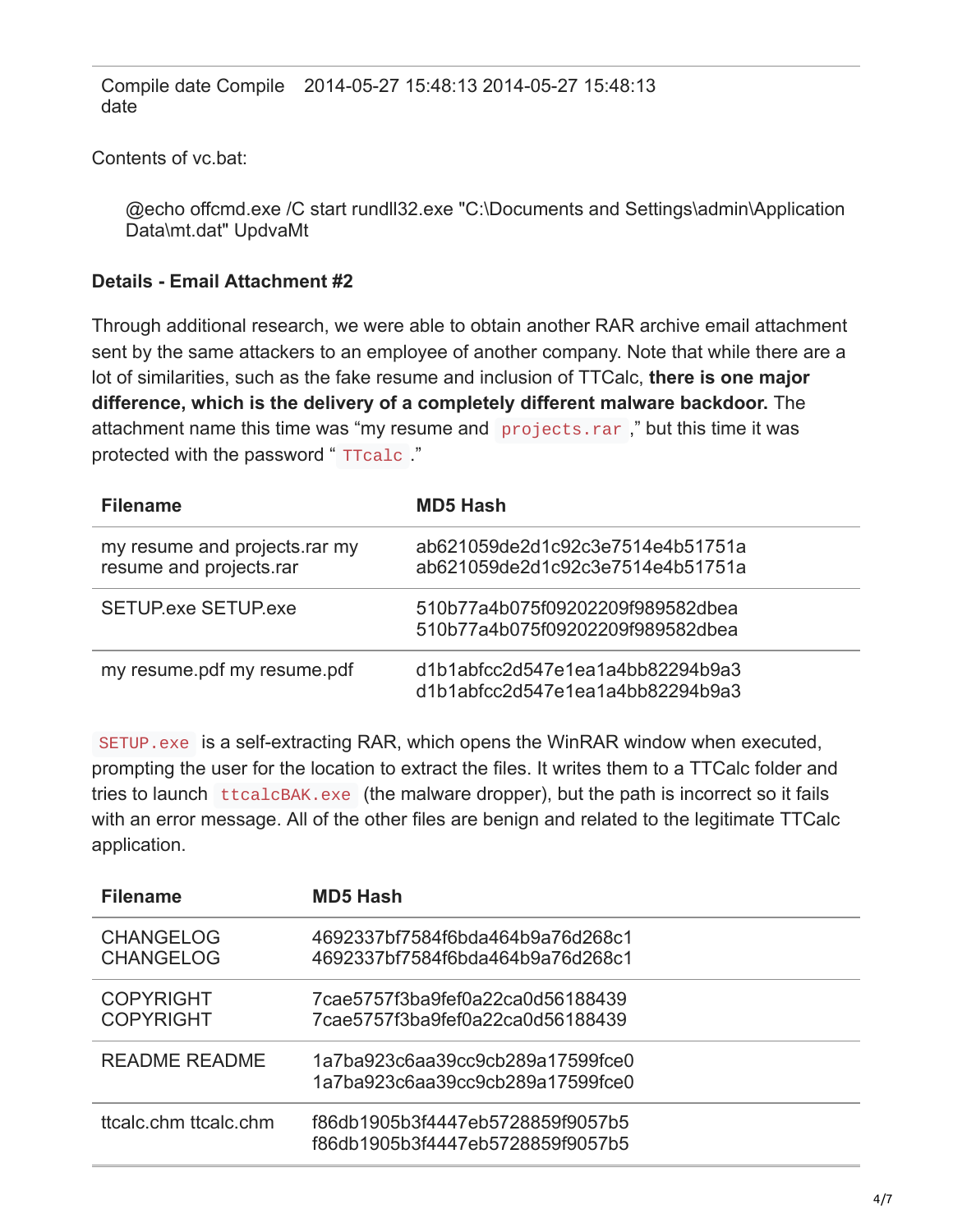| ttcalc exe ttcalc exe | 37c6d1d3054e554e13d40ea42458ebed<br>37c6d1d3054e554e13d40ea42458ebed |
|-----------------------|----------------------------------------------------------------------|
| ttcalcBAK exe         | 3e7430a09a44c0d1000f76c3adc6f4fa                                     |
| ttcalcBAK exe         | 3e7430a09a44c0d1000f76c3adc6f4fa                                     |

The file ttcalcBAK.exe is also a self-extracting Rar which drops and launches chrome\_frame\_helper , **which is a Backdoor.APT.Kaba (aka PlugX/Sogu) backdoor using a legitimate Chrome executable to load the malicious [DLL via side-loading](https://www.fireeye.com/content/dam/fireeye-www/global/en/current-threats/pdfs/rpt-dll-sideloading.pdf)**. Although this backdoor is used by multiple threat groups and is quite commonly seen these days, **this is the first time we've observed this particular threat group using this family of malware**. The malware was configured to communicate to the command and control domain www [.] walterclean [.] com (72.52.83.195 at the time of discovery) using the binary TCP protocol only. The file details are below, followed by the malware configuration.

| <b>Filename</b>                                            | <b>MD5 Hash</b>                                                      |
|------------------------------------------------------------|----------------------------------------------------------------------|
| chrome frame helper.dll<br>chrome frame helper.dll         | 98eb249e4ddc4897b8be6fe838051af7<br>98eb249e4ddc4897b8be6fe838051af7 |
| chrome frame helper.dll.hlp<br>chrome frame helper.dll.hlp | 1b57a7fad852b1d686c72e96f7837b44<br>1b57a7fad852b1d686c72e96f7837b44 |
| chrome_frame_helper.exe<br>chrome frame helper.exe         | ffb84b8561e49a8db60e0001f630831f<br>ffb84b8561e49a8db60e0001f630831f |
| <b>Metadata</b>                                            | <b>MD5 Hash</b>                                                      |
| chrome frame helper.dll<br>chrome_frame_helper.dll         | 98eb249e4ddc4897b8be6fe838051af7<br>98eb249e4ddc4897b8be6fe838051af7 |
| .text .text                                                | dfb4025352a80c2d81b84b37ef00bcd0<br>dfb4025352a80c2d81b84b37ef00bcd0 |
| rdata rdata.                                               | 4457e89f4aec692d8507378694e0a3ba<br>4457e89f4aec692d8507378694e0a3ba |
| data data.                                                 | 48de562acb62b469480b8e29821f33b8<br>48de562acb62b469480b8e29821f33b8 |
| .reloc.reloc                                               | 7a7eed9f2d1807f55a9308e21d81cccd<br>7a7eed9f2d1807f55a9308e21d81cccd |
| Import hash Import hash                                    | 6817b29e9832d8fd85dcbe4af176efb6<br>6817b29e9832d8fd85dcbe4af176efb6 |
| Compile date Compile date                                  | 2014-03-22 11:08:34 2014-03-22 11:08:34                              |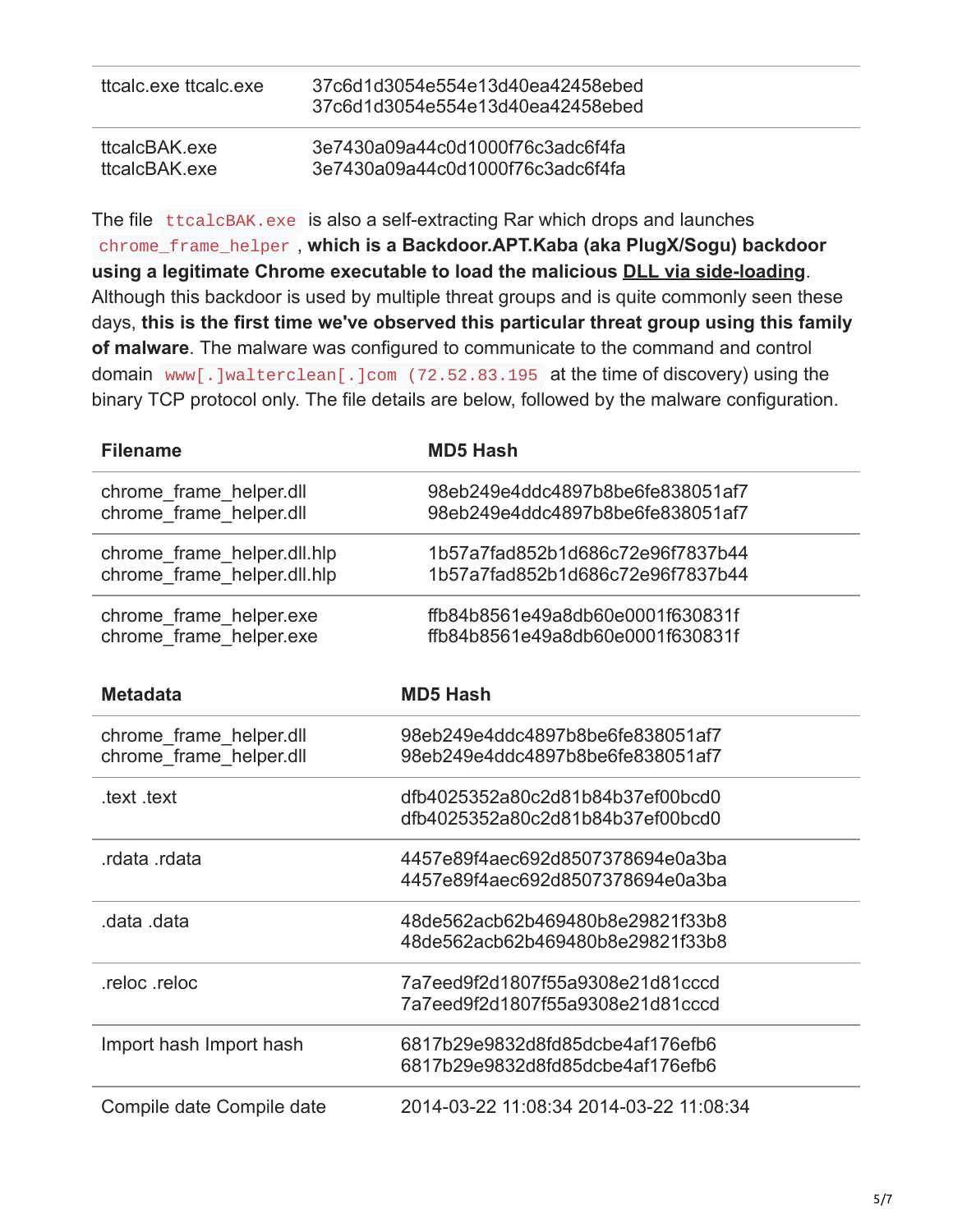Backdoor.APT.Kaba Malware Configuration:

PlugX Config (0x150c bytes):

Flags: False True False False False False True True True True False

Timer 1: 60 secs

Timer 2: 60 secs

C&C Address: www[.]walterclean[.]com:443 (TCP)

Install Dir: %ALLUSERSPROFILE%\chrome\_frame\_helper

Service Name: chrome\_frame\_helper

Service Disp: chrome\_frame\_helper

Service Desc: Windows chrome\_frame\_helper Services

Online Pass: 1234

Memo: 1234

#### **Open Source Intel**

The domain walterclean[.]com shares registration details with securitywap[.]com :

The following domains are registered to QQ360LEE@126.COM

Domain: walterclean[.]com

Create Date: 2014-03-26 00:00:00

Registrar: ENOM, INC.

Domain: securitywap[.]com

Create Date: 2014-03-26 00:00:00

Registrar: ENOM, INC.

#### **Conclusion**

In short, we attributed these attacks to the same threat actor responsible for "Operation Clandestine Fox," based on the following linkages:

The first-stage malware (mt.dat) is a slightly updated version of the Backdoor.APT.CookieCutter malware dropped during Operation Clandestine Fox